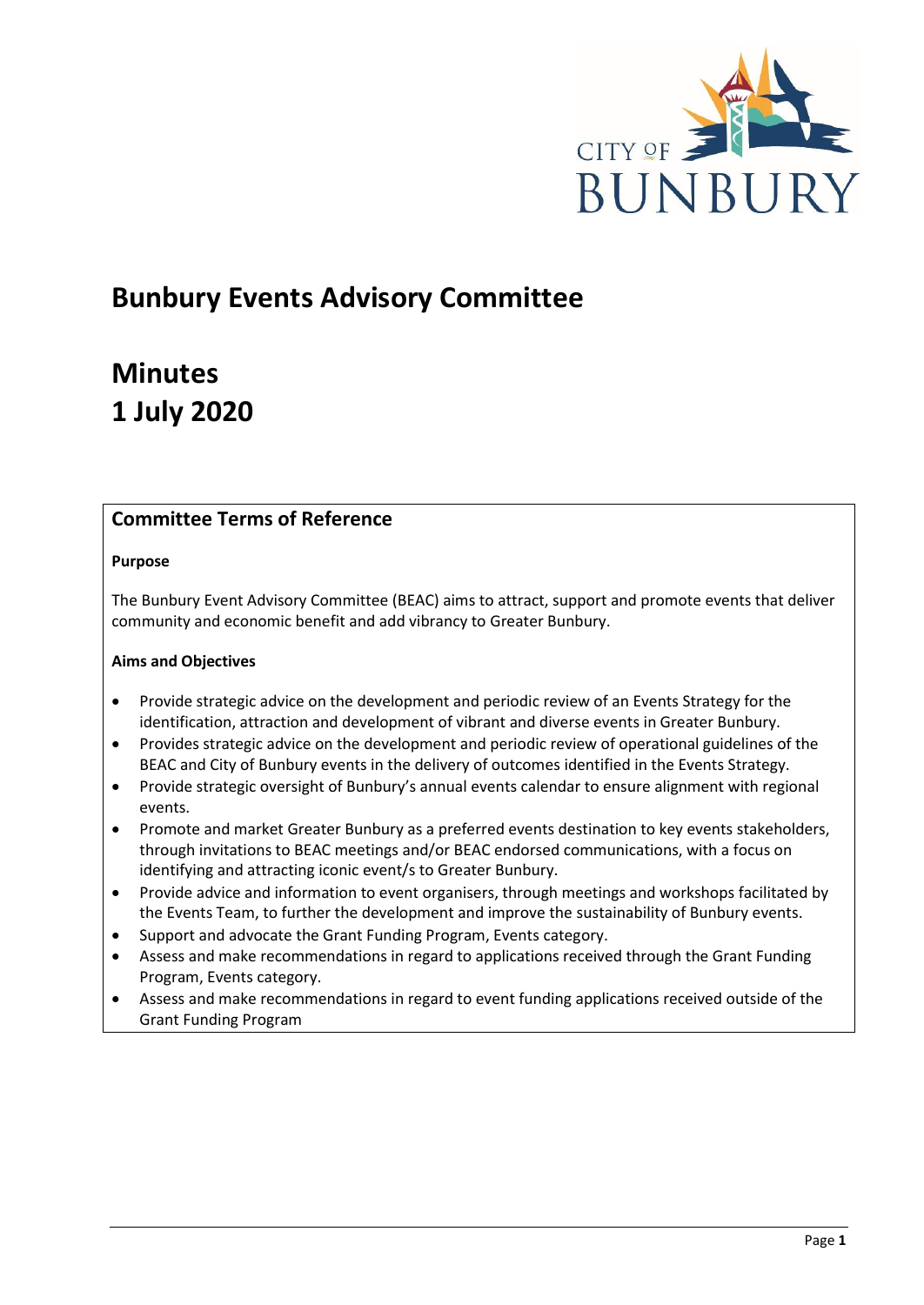## **Table of Contents**

|    | Item No | Subject                                                                       | Page No |  |
|----|---------|-------------------------------------------------------------------------------|---------|--|
|    |         |                                                                               |         |  |
| 1. |         |                                                                               |         |  |
| 2. |         |                                                                               |         |  |
| 3. |         |                                                                               |         |  |
| 4. |         |                                                                               |         |  |
|    | 4.1     |                                                                               |         |  |
|    | 4.2     |                                                                               |         |  |
| 5. |         |                                                                               |         |  |
| 6. |         |                                                                               |         |  |
| 7. |         |                                                                               |         |  |
| 8. |         |                                                                               |         |  |
|    | 8.1     |                                                                               |         |  |
|    | 8.2     |                                                                               |         |  |
|    | 8.3     |                                                                               |         |  |
| 9. |         |                                                                               |         |  |
|    |         |                                                                               |         |  |
|    | 10.1    |                                                                               |         |  |
|    | 10.2    |                                                                               |         |  |
|    | 10.3    | Amendment to Terms of Reference for the Bunbury Events Advisory Committee  11 |         |  |
|    | 10.4    |                                                                               |         |  |
|    |         |                                                                               |         |  |
|    |         |                                                                               |         |  |
|    | 12.1    |                                                                               |         |  |
|    | 12.2    |                                                                               |         |  |
|    |         |                                                                               |         |  |
|    |         |                                                                               |         |  |
|    |         |                                                                               |         |  |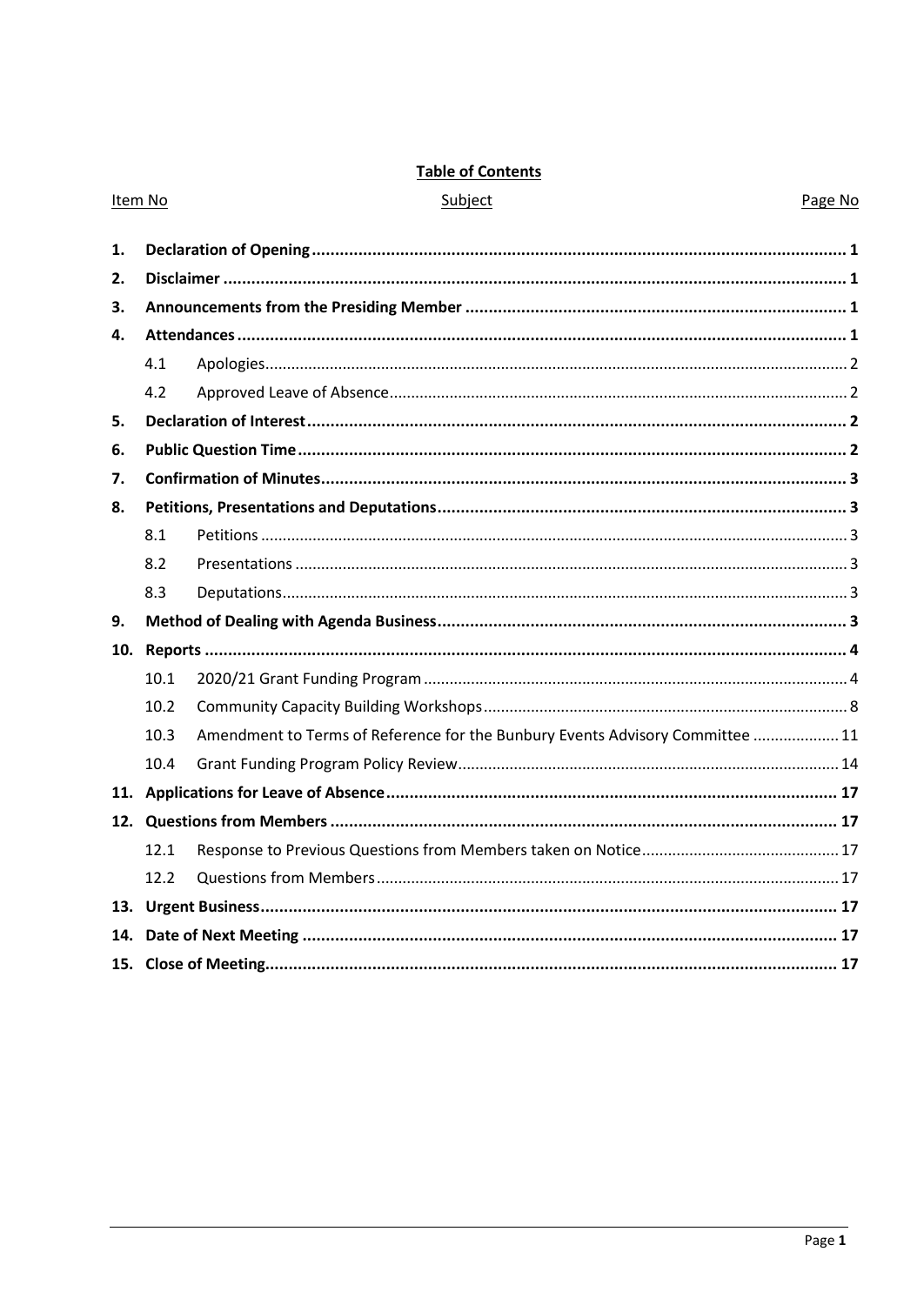# **Acknowledgement of Country**

\_\_\_\_\_\_\_\_\_\_\_\_\_\_\_\_\_\_\_\_\_\_\_\_\_\_\_\_\_\_\_\_\_\_\_\_\_\_\_\_\_\_\_\_\_\_\_\_\_\_\_\_\_\_\_\_\_\_\_\_\_\_\_\_\_\_\_\_\_\_\_\_\_\_\_\_\_\_

We acknowledge the Traditional Custodians of this land, the Wardandi Noongar people, and pay our respects to Elders past, present and future.

## **Vision**

Bunbury: welcoming and full of opportunities.

# **Organisational Values**

## #WEARECOB

|                     | We are one team                                    |  |  |  |
|---------------------|----------------------------------------------------|--|--|--|
|                     | We keep each other safe                            |  |  |  |
| WE ARE COMMUNITY    | We display empathy and respect                     |  |  |  |
|                     | We have fun and celebrate our successes            |  |  |  |
|                     | We work together to achieve great outcomes         |  |  |  |
|                     | We are open to opportunities                       |  |  |  |
|                     | We actively listen and think things through        |  |  |  |
| <b>WE ARE OPEN</b>  | We are inclusive and treat everyone equally        |  |  |  |
|                     | We are honest and open in our communications       |  |  |  |
|                     | We are open to feedback to improve our performance |  |  |  |
|                     | We lead the change, we own it                      |  |  |  |
|                     | We trust and empower each other                    |  |  |  |
| <b>WE ARE BRAVE</b> | We have the difficult conversations early          |  |  |  |
|                     | We hold ourselves to the highest standard          |  |  |  |
|                     | We have the courage to improve and simplify        |  |  |  |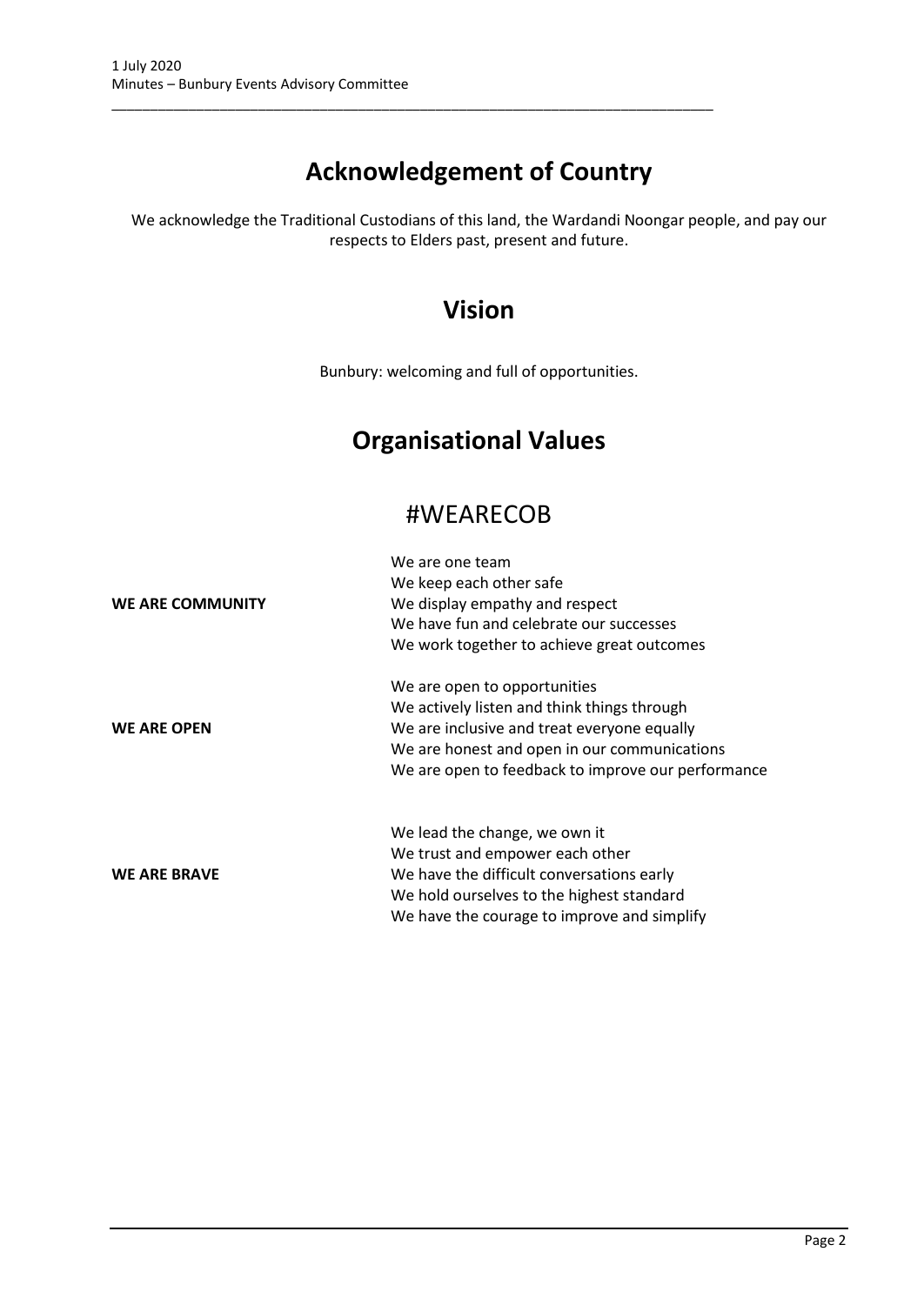

## **Bunbury Events Advisory Committee**

## **Minutes**

**1 July 2020**

Members of the public to note that recommendations made by this committee are not final and will be subject to adoption (or otherwise) at a future meeting of the Bunbury City Council.

## <span id="page-3-0"></span>**1. Declaration of Opening**

The Presiding Member declared the meeting open at 9:00am.

## <span id="page-3-1"></span>**2. Disclaimer**

Not applicable to this committee.

## <span id="page-3-2"></span>**3. Announcements from the Presiding Member**

There were no announcements from the Presiding Member.

## <span id="page-3-3"></span>**4. Attendances**

## *Committee Members:*

| <b>Member Name</b>    | <b>Representing</b>                                |  |  |
|-----------------------|----------------------------------------------------|--|--|
| Cr Amanda Yip         | City of Bunbury (from 9:15am)                      |  |  |
| Cr Karen Steele       | City of Bunbury                                    |  |  |
| Cr Cheryl Kozisek     | City of Bunbury                                    |  |  |
| David Kerr            | Bunbury Geographe Chamber of Commerce and Industry |  |  |
| Suzanne Clarke        | <b>Bunbury Regional Entertainment Centre</b>       |  |  |
| Christina Mitchell    | Tourism Representative                             |  |  |
| Peter Jago            | <b>Community Representative</b>                    |  |  |
| <b>Richard Murphy</b> | <b>Community Representative</b>                    |  |  |
| <b>Ashley Hastie</b>  | <b>Community Representative</b>                    |  |  |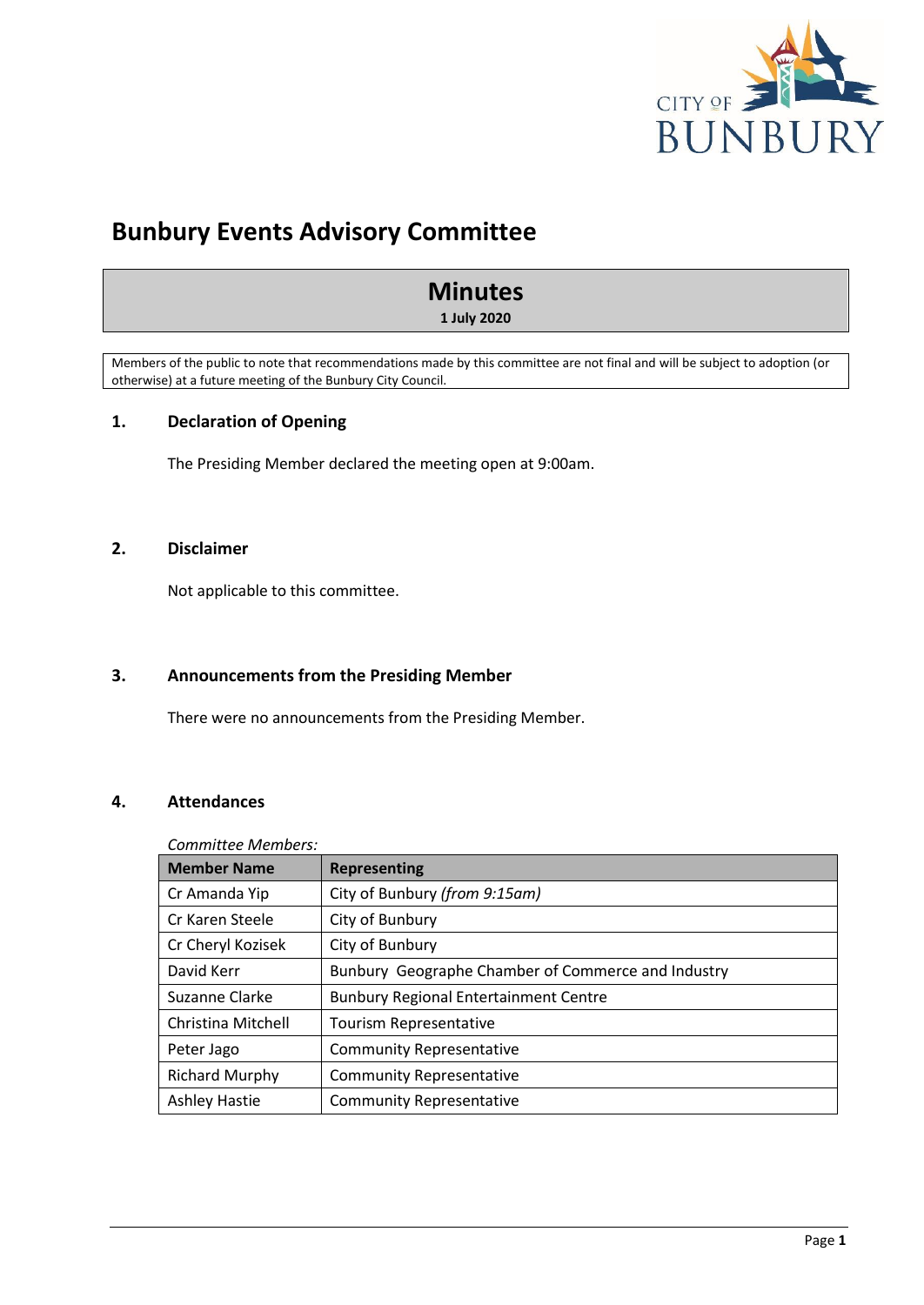| <b>Name</b>     | Title                                                                                                        |  |  |
|-----------------|--------------------------------------------------------------------------------------------------------------|--|--|
| Gary Barbour    | Director Sustainable Communities                                                                             |  |  |
| Liz Allan       | Executive Assistant (Research and Projects) to the Director Sustainable<br>Communities                       |  |  |
| Sarah Upton     | <b>Manager Community Services</b>                                                                            |  |  |
| Kerry Shaw      | Senior Community Partnerships Officer (from 9:29am)                                                          |  |  |
| Juaini Taylor   | Senior Events Officer                                                                                        |  |  |
| Anissa Williams | Tourism Marketing and Development Manager (representing the<br><b>Bunbury Geographe Tourism Partnership)</b> |  |  |

\_\_\_\_\_\_\_\_\_\_\_\_\_\_\_\_\_\_\_\_\_\_\_\_\_\_\_\_\_\_\_\_\_\_\_\_\_\_\_\_\_\_\_\_\_\_\_\_\_\_\_\_\_\_\_\_\_\_\_\_\_\_\_\_\_\_\_\_\_\_\_\_\_\_\_\_\_\_

#### *Support Staff (non-voting):*

#### <span id="page-4-0"></span>**4.1 Apologies**

Simon Rose was an apology for the meeting.

#### <span id="page-4-1"></span>**4.2 Approved Leave of Absence**

Nil

## <span id="page-4-2"></span>**5. Declaration of Interest**

IMPORTANT: Committee members to complete a "Disclosure of Interest" form for each item on the agenda in which they wish to disclose a financial/proximity/impartiality interest. They should give the form to the Presiding Member before the meeting commences. After the meeting, the form is to be forwarded to the Administration Services Section for inclusion in the Corporate Financial Disclosures Register.

## <span id="page-4-3"></span>**6. Public Question Time**

Not applicable to this committee.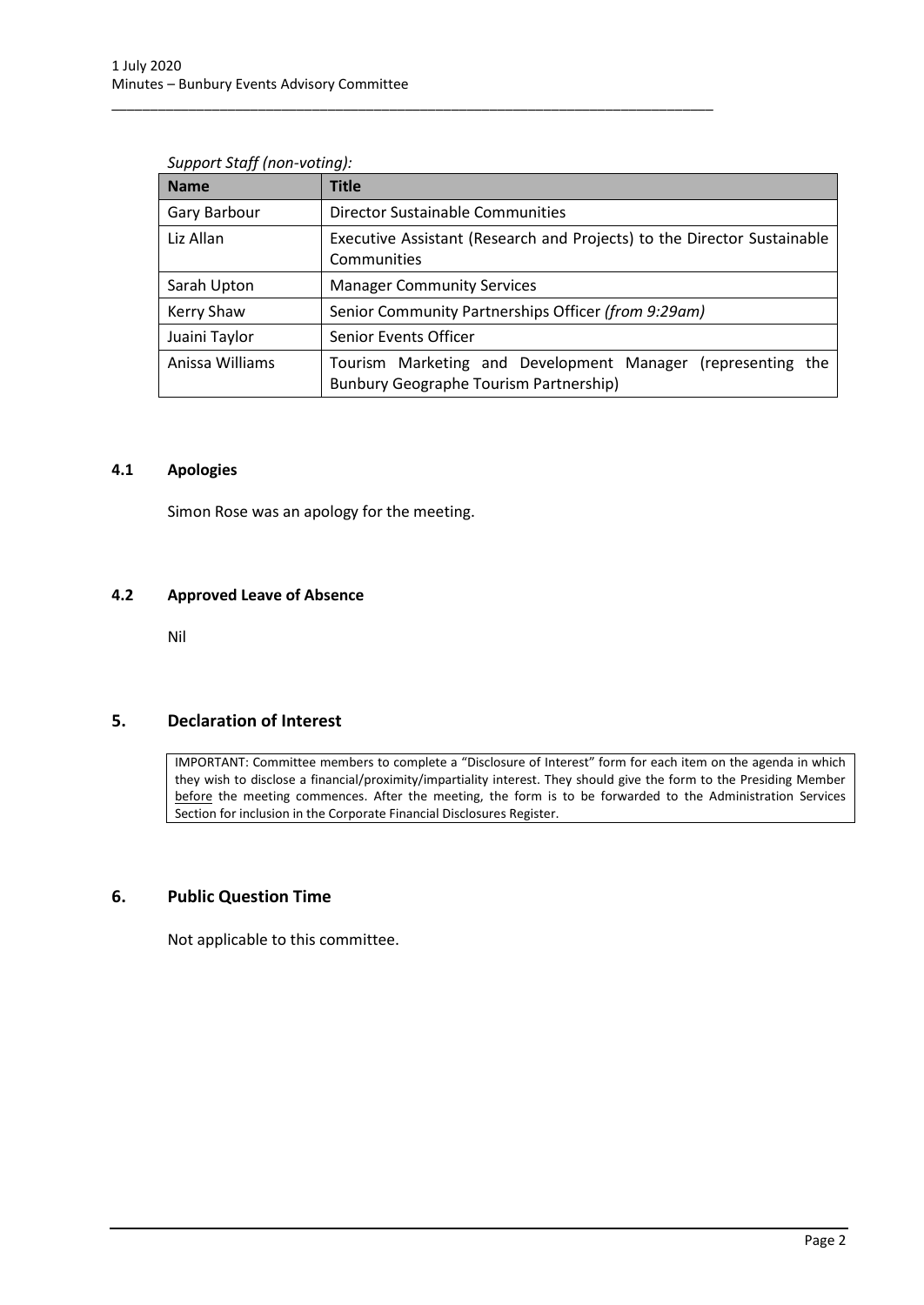## <span id="page-5-0"></span>**7. Confirmation of Minutes**

The minutes of the Bunbury Events Advisory Committee Meeting held on 11 March 2020 have been circulated.

#### **Recommendation**

The minutes of the Bunbury Events Advisory Committee Meeting held on 11 March 2020 be confirmed as a true and accurate record.

#### **Outcome of the Bunbury Events Advisory Committee held 1 July 2020**

\_\_\_\_\_\_\_\_\_\_\_\_\_\_\_\_\_\_\_\_\_\_\_\_\_\_\_\_\_\_\_\_\_\_\_\_\_\_\_\_\_\_\_\_\_\_\_\_\_\_\_\_\_\_\_\_\_\_\_\_\_\_\_\_\_\_\_\_\_\_\_\_\_\_\_\_\_\_

The recommendation was moved Christina Mitchell, seconded Ashley Hastie.

The Presiding Member put the motion to the vote and it was adopted to become the Committee's decision on the matter.

## **Committee Decision**

*The minutes of the Bunbury Events Advisory Committee Meeting held on 11 March 2020 be confirmed as a true and accurate record.*

CARRIED 8 votes "for" / Nil votes "against"

## <span id="page-5-1"></span>**8. Petitions, Presentations and Deputations**

<span id="page-5-2"></span>**8.1 Petitions**

## <span id="page-5-3"></span>**8.2 Presentations**

#### <span id="page-5-4"></span>**8.3 Deputations**

## <span id="page-5-5"></span>**9. Method of Dealing with Agenda Business**

Items are dealt with in the order that they appear.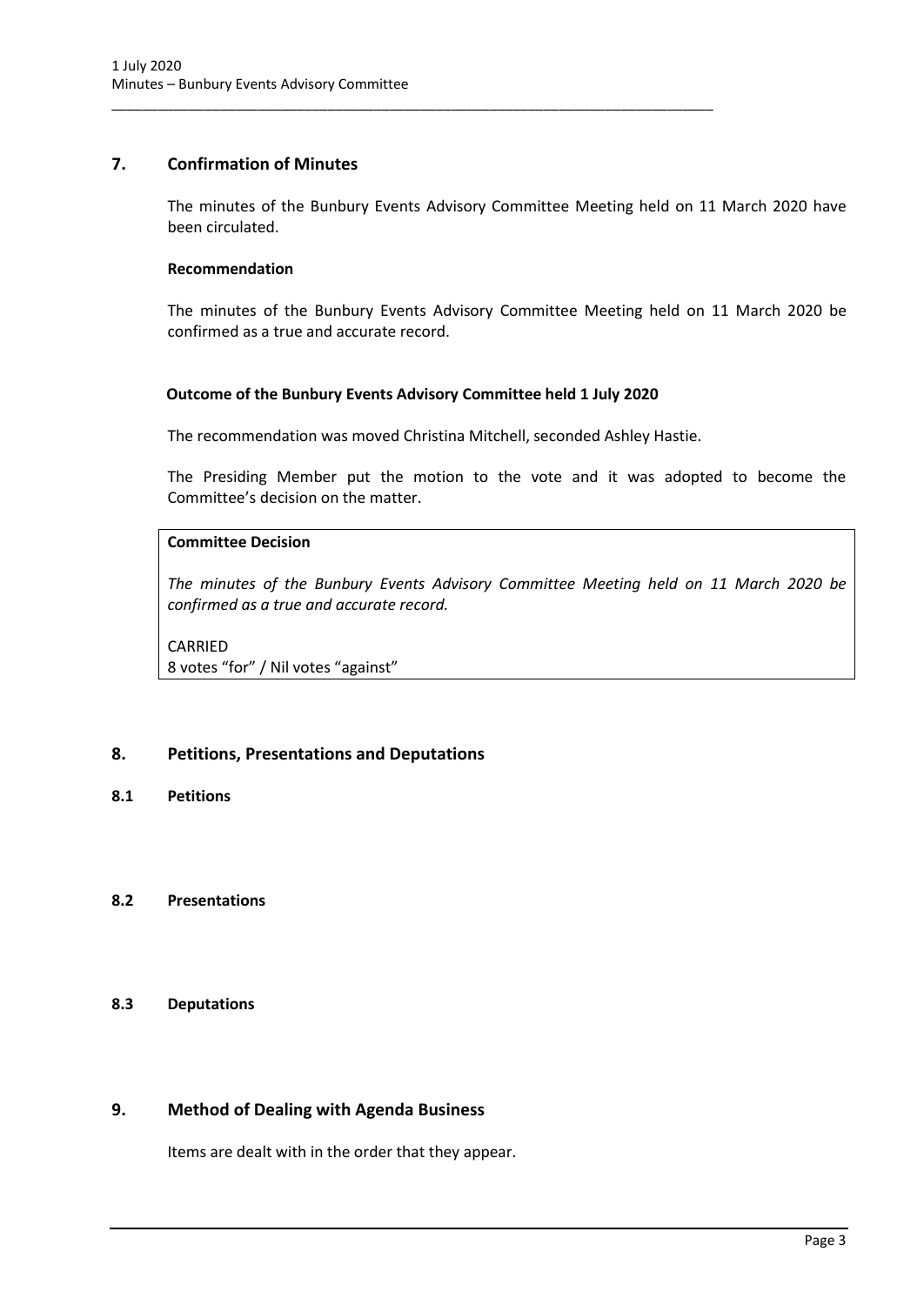#### <span id="page-6-0"></span>**10. Reports**

#### <span id="page-6-1"></span>**10.1 2020/21 Grant Funding Program**

| <b>Applicant/Proponent:</b> | Internal Report                                                |  |  |
|-----------------------------|----------------------------------------------------------------|--|--|
| <b>Responsible Officer:</b> | Juaini Taylor, Senior Events Officer                           |  |  |
| <b>Responsible Manager:</b> | Kerry Shaw Acting Manager People and Place                     |  |  |
| <b>Executive:</b>           | Gary Barbour, Director Sustainable Communities                 |  |  |
| <b>Authority/Discretion</b> | Advocacy<br>Review                                             |  |  |
|                             | ⊠<br>Executive/Strategic<br>Quasi-Judicial                     |  |  |
|                             | Legislative<br><b>Information Purposes</b>                     |  |  |
| <b>Attachments:</b>         | Appendix 3: COVID-19 Events and<br>mass gatherings<br>position |  |  |
|                             | statement                                                      |  |  |
|                             | Appendix 4: COVID-19 Safety Guidance: Events                   |  |  |

\_\_\_\_\_\_\_\_\_\_\_\_\_\_\_\_\_\_\_\_\_\_\_\_\_\_\_\_\_\_\_\_\_\_\_\_\_\_\_\_\_\_\_\_\_\_\_\_\_\_\_\_\_\_\_\_\_\_\_\_\_\_\_\_\_\_\_\_\_\_\_\_\_\_\_\_\_\_

#### **Summary**

The purpose of this report is to provide an update to the Bunbury Events Advisory Committee in relation to the City's annual Grant Funding Program.

#### **Executive Recommendation**

#### That the BEAC:

- 1. Note the changes to the guidelines of the 2020/21 Grant Funding Program in response to COVID-19, in particular that grants will be assessed in line with most recent COVID-19 restrictions and Department of Health guidelines. (**attached** at Appendices 3 and 4)
- 2. Note the new temporary category 'Community Capacity and Resilience' for 2020/21, in response to COVID-19 recovery efforts.
- 3. Note that the Seed funding category will not be released until a review has been undertaken on the success of the category.
- 4. Note a special BEAC meeting will be held at 9:30am on Wednesday 26 August 2020, to assess the Events funding round.

#### **Strategic Relevance**

| Theme 4       | Our City                                                                                                                              |
|---------------|---------------------------------------------------------------------------------------------------------------------------------------|
| Goal          | Civic leadership, partnerships and sound governance in delivering                                                                     |
|               | with and for the community.                                                                                                           |
| Objective 4.1 | A passionate advocate for the community, with strong partnerships to                                                                  |
|               | amplify the outcomes that can be achieved.                                                                                            |
| Objective 4.4 | A skilled organisation, which exercises responsible asset stewardship,<br>sound financial management, and exemplary customer service. |

#### **Regional Impact Statement**

The City of Bunbury is committed to investing and ensuring our community and visitors have the opportunity to experience and participate in a range of quality and exciting events.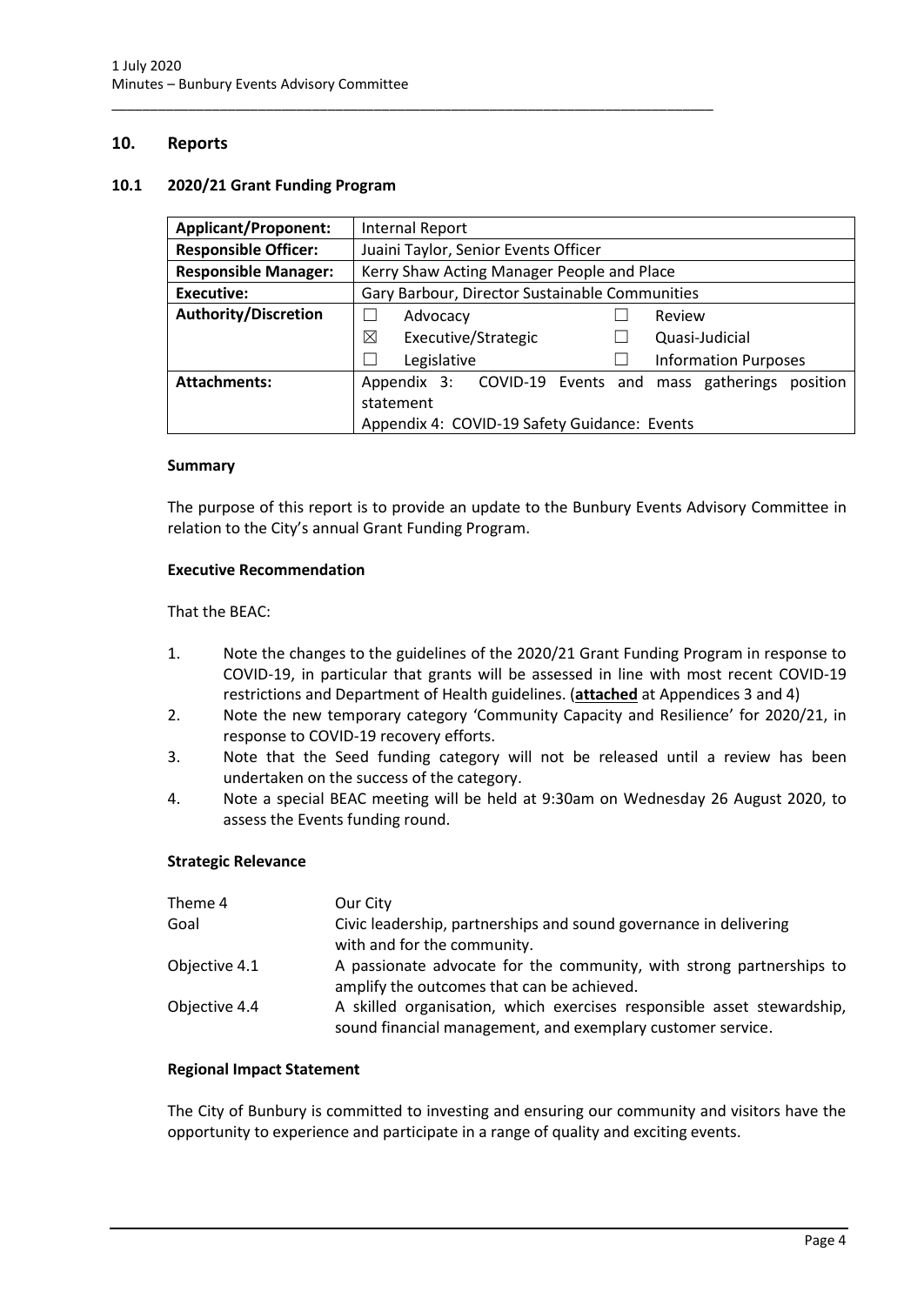#### **Background**

A decision was made to defer the City of Bunbury annual grant funding round until further notice, which was scheduled to open 1 April 2020, due to state government directives on events and public meetings in light of the COVID-19 Corona Virus.

\_\_\_\_\_\_\_\_\_\_\_\_\_\_\_\_\_\_\_\_\_\_\_\_\_\_\_\_\_\_\_\_\_\_\_\_\_\_\_\_\_\_\_\_\_\_\_\_\_\_\_\_\_\_\_\_\_\_\_\_\_\_\_\_\_\_\_\_\_\_\_\_\_\_\_\_\_\_

The City of Bunbury provides funding for a range of programs, events and activities each year to enhance the community and economy. The Grant Program aims to be thorough yet transparent and enable a range of quality and diverse events to take place.

A total of \$450,550 was available to distribute to grants funding in the 2019-20 budget, which was made up from the following categories and their budgets:

| \$60,000                             |
|--------------------------------------|
| \$15,000<br><b>CBD Summer Events</b> |
| \$253,750                            |
| \$101,500                            |
| \$20,300                             |
|                                      |

In line with the WA Government's advice, there is no timeline to indicate when events and mass gatherings will be permitted in WA, or the type and scale of events that will be permitted. It is understood that many event organisers are already planning rescheduled and new events, due to the timeframes involved in the planning process, despite the uncertainty.

The Bunbury Fringe Festival was the successful recipient for the Seed funding from 2018-2020. An Officer's report is currently being prepared on the Seed funding program, and whether the event met the objectives of this multi-year funding program, which will determine the future of this funding category.

Apart from the Seed funding category, it is proposed that the annual grant round be opened on 22 July 2020.

#### **Council Policy Compliance**

This report relates to current Council Policy *Grant Funding Program.*

Policy statement: To provide an equitable and transparent process when Council determines its financial support to individuals, community and sporting groups, and other legal entities.

#### **Legislative Compliance**

Not applicable.

#### **Officer Comments**

In line with the COVID-19 recovery efforts of the City, a new funding category has been introduced, 'Community Capacity and Resilience', scheduled to open in addition to the community, arts and events categories on 22 July 2020.

The proposed new Community Capacity and Resilience grant round does not seek to replicate or replace the existing annual grant round, it is an additional, new and temporary grant round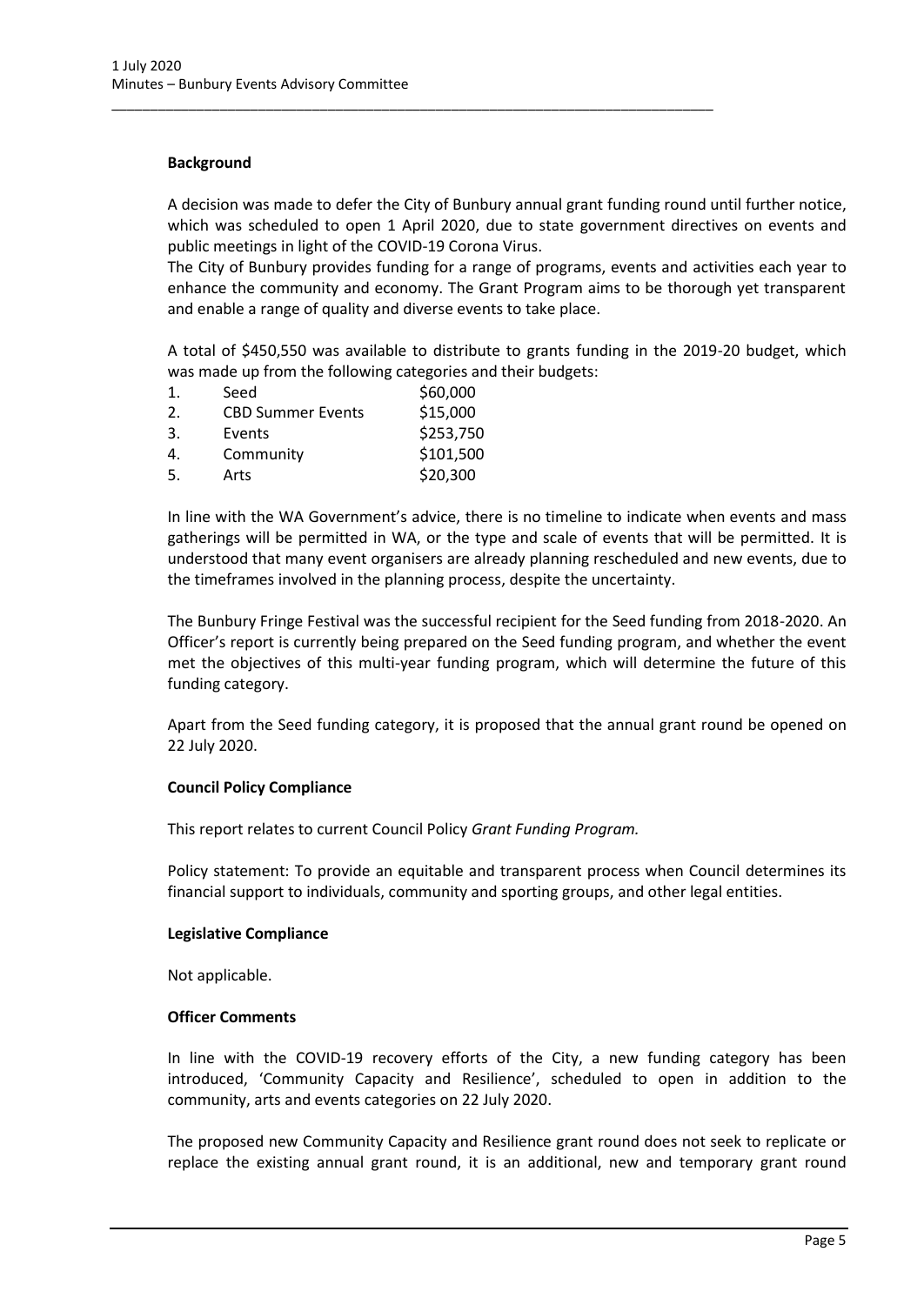specifically designed to support and help build the capacity, strength and resilience of Bunburybased community groups and organisations affected by COVID-19.

Events, activities and other types of tourism, will play a critical role in the recovery space from stimulating the local economy and providing a sense of community and wellbeing.

Despite the uncertainty of when events and gatherings can take place again, it is important that the City review and explore new event opportunities during this pandemic, as there will be a significant lag between the time in which events are locked in, and when they eventually take place.

Traditionally for Bunbury the majority of events take place from September onwards, therefore it is proposed that the timelines of the funding program be fast tracked, to enable an outcome to be announced as soon as practicable, thus allowing events held in early September 2020 onwards to be eligible for financial support.

The proposed timeline of the funding program this year is as follows:

\_\_\_\_\_\_\_\_\_\_\_\_\_\_\_\_\_\_\_\_\_\_\_\_\_\_\_\_\_\_\_\_\_\_\_\_\_\_\_\_\_\_\_\_\_\_\_\_\_\_\_\_\_\_\_\_\_\_\_\_\_\_\_\_\_\_\_\_\_\_\_\_\_\_\_\_\_\_

- 22 July 2020 Open all funding round categories.
- 10 August 2020 Close all funding round categories.
- 12-22 August 2020 BEAC to assess event funding applications.
- 17-21 August 2020 Community and arts applications assessed by its respective panels.
- 26 August 2020 BEAC to meet and allocate funding to applications.
- 24-25 August 2020 Arts and community panels to meet and allocate funding to applications
- 28 August 2020 CEO to sign off funding recommendations
- 31 August 2020 Funding outcomes to be announced to the public

#### **Analysis of Financial and Budget Implications**

It is anticipated that similar amounts have been budgeted for the 2020/21 funding program, which are as follows:

|                | <b>TOTAL</b>             | \$450,500 |
|----------------|--------------------------|-----------|
| 5.             | Arts                     | \$20,300  |
| 4.             | Community                | \$101,500 |
| 3.             | Events                   | \$253,750 |
| 2.             | <b>CBD Summer Events</b> | \$15,000  |
| $\mathbf{1}$ . | Seed                     | \$60,000  |

A total of \$300,000 has been allocated through budget review towards COVID-19 recovery initiatives for 2020/21. Of this amount \$90,000 has been allocated to the new category *Community Capacity and Resilience*.

#### **Community Consultation**

The City's Senior Events Officer has been in discussions with a number of major event organisers. Many are concerned that should the City's grant program be cancelled or delayed any further, this could potentially have implications on the events, with the possibility of these events being cancelled or significantly reduced.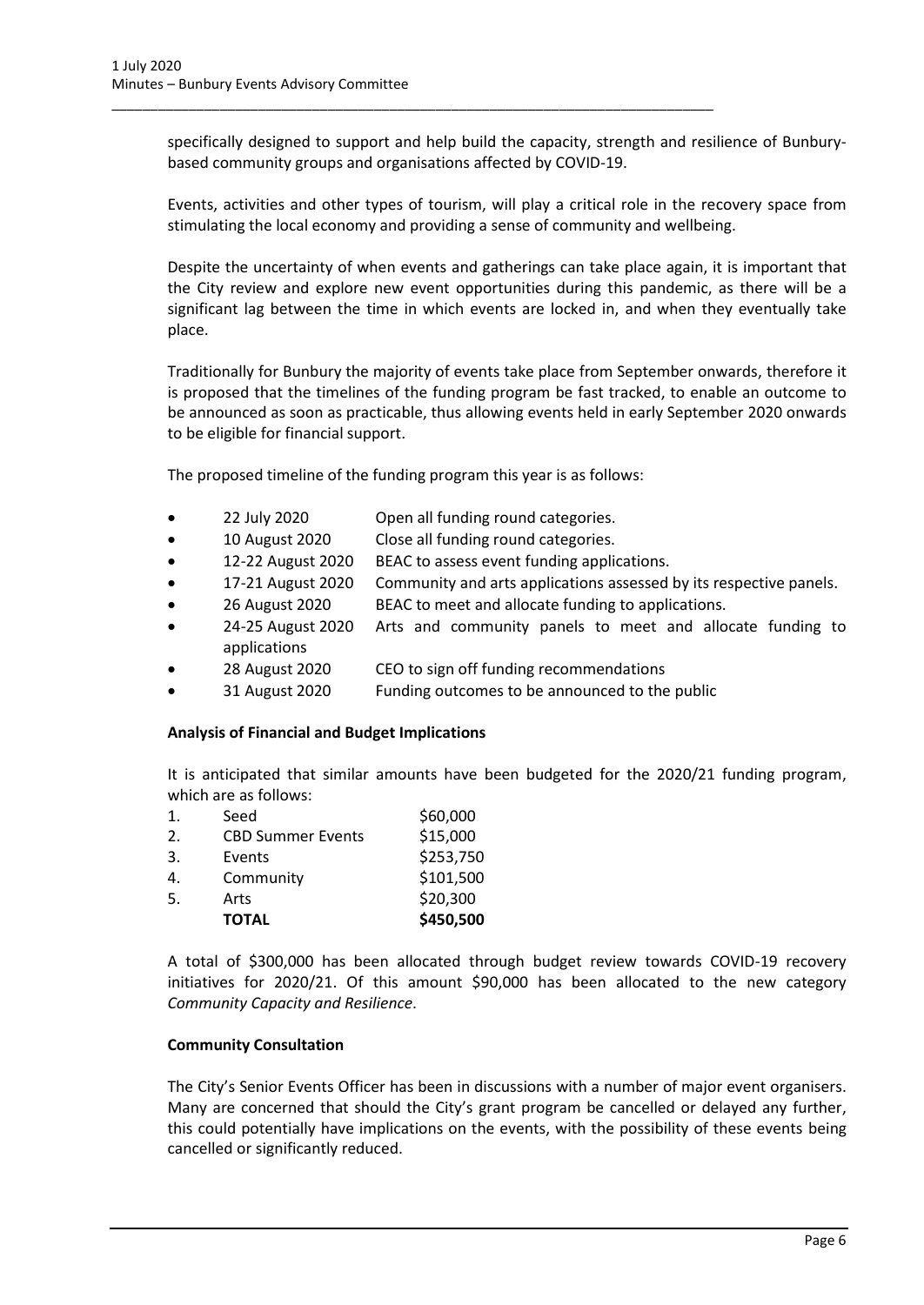#### **Councillor/Officer Consultation**

This report seeks to advise the BEAC of the proposed changes to the funding program guidelines.

Elected members are on the Local Recovery Coordination Working Committee are: Mayor Gary Brennan; Cr Jaysen Miguel; Cr Betty McCleary; Cr Cheryl Kozisek; and Cr Michelle Steck and they have been advised of the proposed changes to the grant funding program.

#### **Applicant Consultation**

Not applicable.

#### **Timeline: Council Decision Implementation**

The funding guidelines and newly created grant category are to be implemented immediately following council resolution.

#### **Outcome of the Bunbury Events Advisory Committee held 1 July 2020**

\_\_\_\_\_\_\_\_\_\_\_\_\_\_\_\_\_\_\_\_\_\_\_\_\_\_\_\_\_\_\_\_\_\_\_\_\_\_\_\_\_\_\_\_\_\_\_\_\_\_\_\_\_\_\_\_\_\_\_\_\_\_\_\_\_\_\_\_\_\_\_\_\_\_\_\_\_\_

The recommendation was moved Cr Steele, seconded Suzanne Clarke.

The Presiding Member put the motion to the vote and it was adopted to become the Committee's decision on the matter.

#### **Committee Decision**

*That the BEAC:*

- *1. Note the changes to the guidelines of the 2020/21 Grant Funding Program in response to COVID-19, in particular that grants will be assessed in line with most recent COVID-19 restrictions and Department of Health guidelines. (attached at Appendices 3 and 4)*
- *2. Note the new temporary category 'Community Capacity and Resilience' for 2020/21, in response to COVID-19 recovery efforts.*
- *3. Note that the Seed funding category will not be released until a review has been undertaken on the success of the category.*
- *4. Note a special BEAC meeting will be held at 9:30am on Wednesday 26 August 2020, to assess the Events funding round.*

CARRIED 8 votes "for" / Nil votes "against"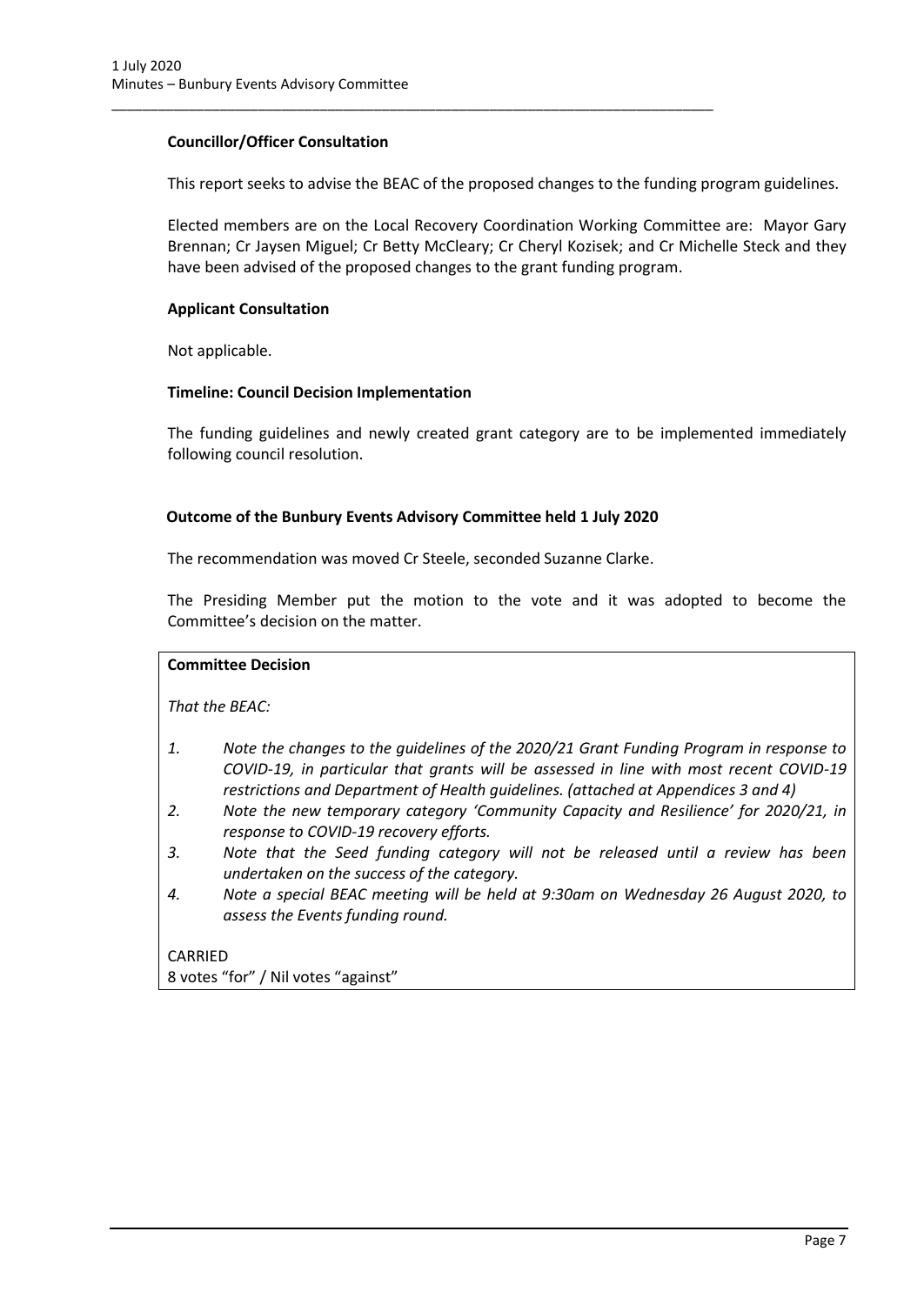### <span id="page-10-0"></span>**10.2 Community Capacity Building Workshops**

| <b>Applicant/Proponent:</b> | Internal                                       |   |                             |
|-----------------------------|------------------------------------------------|---|-----------------------------|
| <b>Responsible Officer:</b> | Juaini Taylor, Senior Events Officer           |   |                             |
| <b>Responsible Manager:</b> | Kerry Shaw, A/Manager People and Place         |   |                             |
| <b>Executive:</b>           | Gary Barbour, Director Sustainable Communities |   |                             |
| <b>Authority/Discretion</b> | Advocacy                                       | ⋉ | Review                      |
|                             | Executive/Strategic                            |   | Quasi-Judicial              |
|                             | Legislative                                    |   | <b>Information Purposes</b> |
| <b>Attachments:</b>         | Nil                                            |   |                             |

\_\_\_\_\_\_\_\_\_\_\_\_\_\_\_\_\_\_\_\_\_\_\_\_\_\_\_\_\_\_\_\_\_\_\_\_\_\_\_\_\_\_\_\_\_\_\_\_\_\_\_\_\_\_\_\_\_\_\_\_\_\_\_\_\_\_\_\_\_\_\_\_\_\_\_\_\_\_

#### **Summary**

The purpose of this report is to provide the BEAC an outline of the City's Events team efforts in building capacity amongst the Bunbury community, in response to COVID-19.

#### **Executive Recommendation**

That the BEAC note the City's Events teams plan to implement a series of workshops with the aim to build capacity and resilience within groups and organisations located in the City of Bunbury, in response to COVID-19.

#### **Strategic Relevance**

| Theme 4       | Our City                                                               |
|---------------|------------------------------------------------------------------------|
| Goal          | Civic Leadership, partnerships and sound governance in delivering with |
|               | and for the community                                                  |
| Objective 4.4 | A skilled organisation, which exercises responsible asset stewardship, |
|               | sound financial management, and exemplary customer service             |

#### **Regional Impact Statement**

The City of Bunbury is committed to investing and ensuring our community and visitors have the opportunity to experience and participate in a range of quality and exciting events.

#### **Background**

Each year the City of Bunbury's Events Team provides a number of events related workshops and information sessions to community groups, organisations and businesses located in the City of Bunbury. Past topics include grant writing, visual merchandising, organising a waste wise event, events management masterclass, and a volunteer fun fair.

It is proposed that the workshops be increased from one (1) workshop per year, to up to five (5) workshops per year, with carefully selected topics that promote innovation, resilience and adapting to new environments.

#### **Council Policy Compliance**

Not applicable.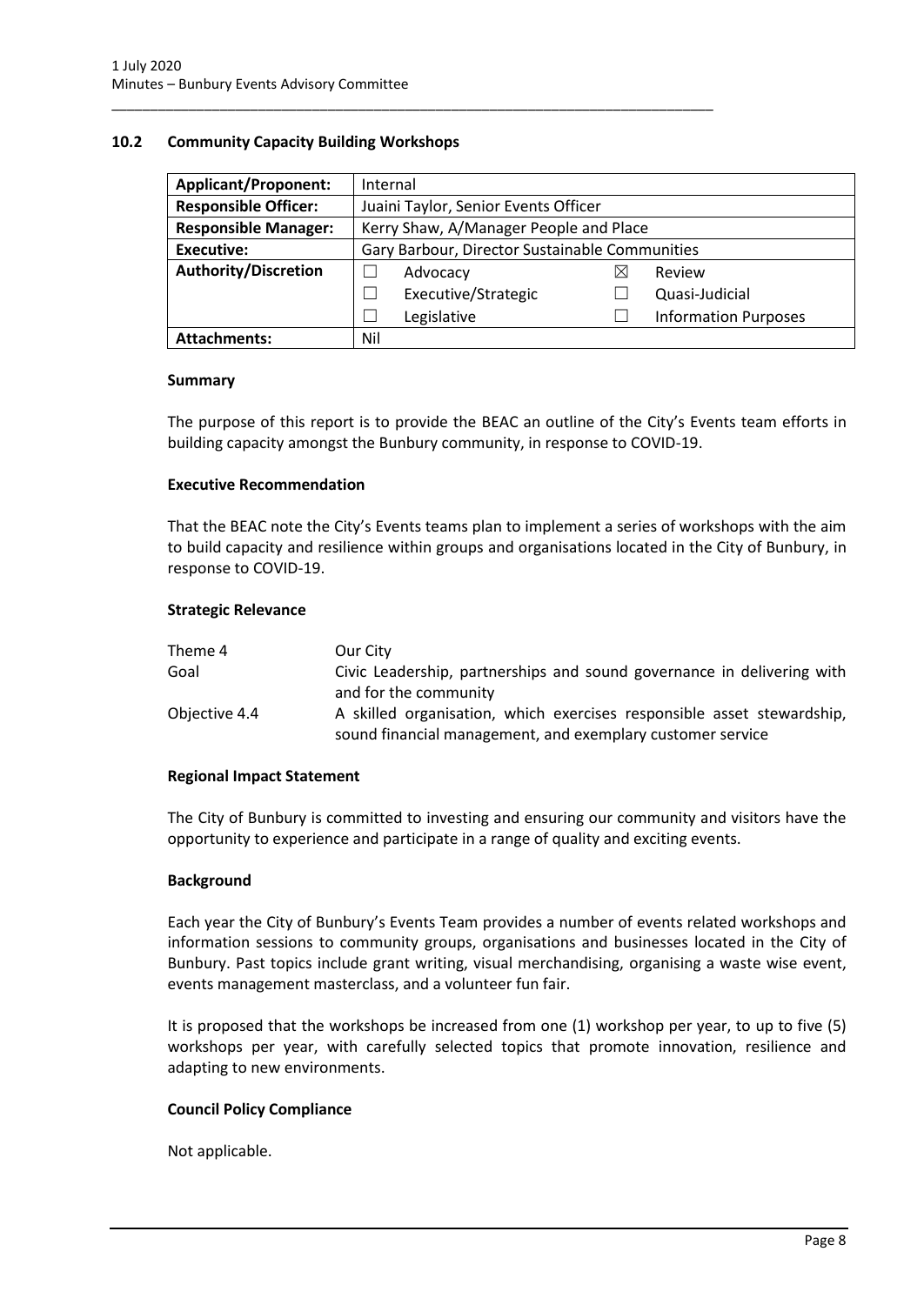#### **Legislative Compliance**

Not applicable.

#### **Officer Comments**

These events related information sessions are already being held once a year, however given the pandemic, it is recommended that event organisers will need to implement additional safeguards in context to COVID-19.

\_\_\_\_\_\_\_\_\_\_\_\_\_\_\_\_\_\_\_\_\_\_\_\_\_\_\_\_\_\_\_\_\_\_\_\_\_\_\_\_\_\_\_\_\_\_\_\_\_\_\_\_\_\_\_\_\_\_\_\_\_\_\_\_\_\_\_\_\_\_\_\_\_\_\_\_\_\_

The sessions would be hosted in the events off season, traditionally May-September, to allow participants to embed the newly sought information in their future event planning.

#### **Analysis of Financial and Budget Implications**

It is envisaged that the sessions would be funded through an existing operating budget, which currently serves to assist external events, through training and skill development.

#### **Community Consultation**

A list of topics would be suggested to potential workshop participants via an online survey, with the highly selected topics to be presented as part of the series of information sessions.

#### **Councillor/Officer Consultation**

Elected members are on the Local Recovery Coordination Working Committee are: Mayor Gary Brennan; Cr Jaysen Miguel; Cr Betty McCleary; Cr Cheryl Kozisek; and Cr Michelle Steck and they have been advised of the proposed changes to the grant funding program:

#### **Applicant Consultation**

This report seeks to brief the members of the Bunbury Events Advisory Committee.

#### **Timeline: Council Decision Implementation**

These series of events related workshops are already being scoped further and does not require Council endorsement.

#### **Outcome of the Bunbury Events Advisory Committee held 1 July 2020**

The recommendation was moved Ashley Hastie, seconded Suzanne Clarke.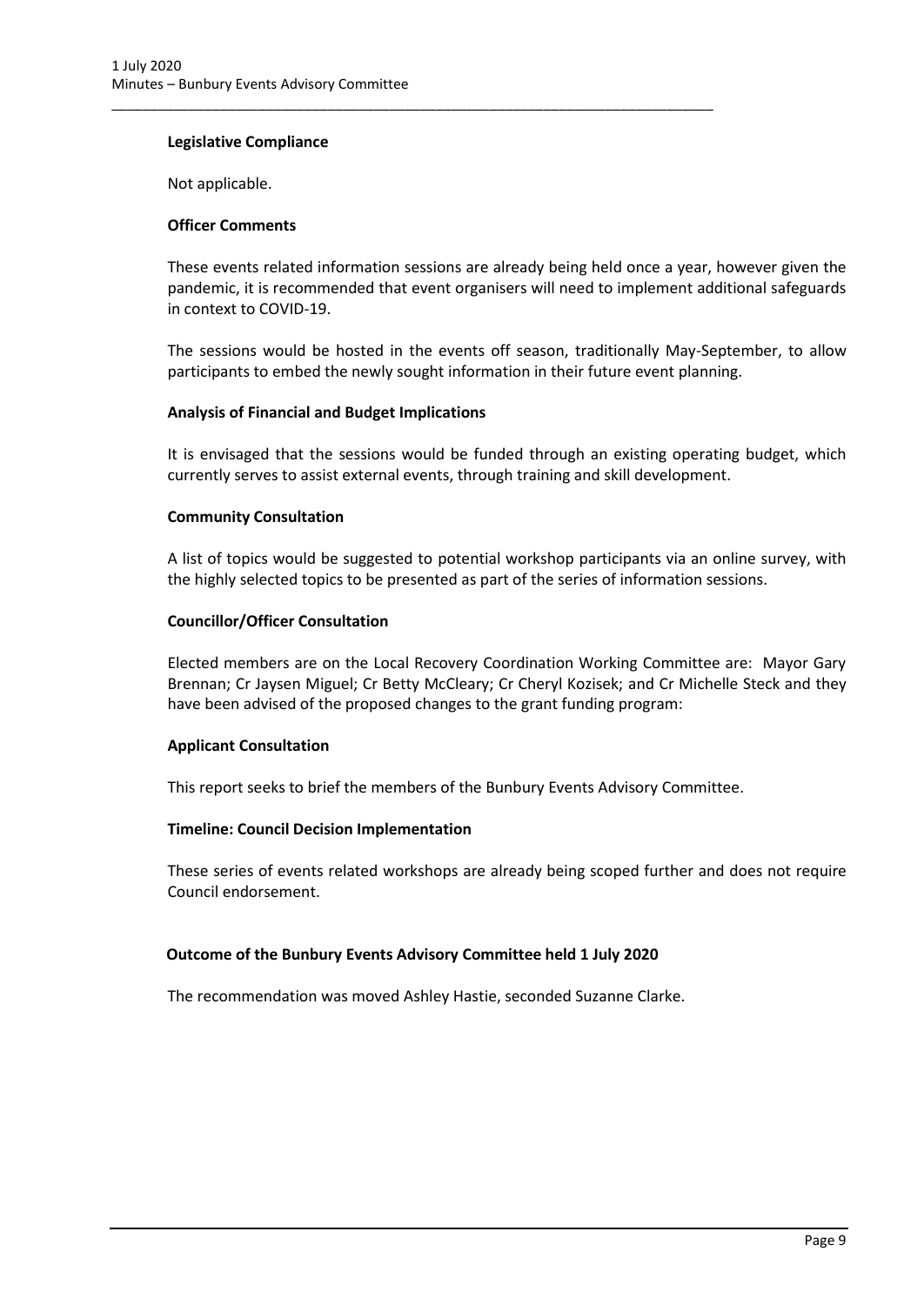The Presiding Member put the motion to the vote and it was adopted to become the Committee's decision on the matter.

\_\_\_\_\_\_\_\_\_\_\_\_\_\_\_\_\_\_\_\_\_\_\_\_\_\_\_\_\_\_\_\_\_\_\_\_\_\_\_\_\_\_\_\_\_\_\_\_\_\_\_\_\_\_\_\_\_\_\_\_\_\_\_\_\_\_\_\_\_\_\_\_\_\_\_\_\_\_

#### **Committee Decision**

*That the BEAC note the City's Events teams plan to implement a series of workshops with the aim to build capacity and resilience within groups and organisations located in the City of Bunbury, in response to COVID-19.*

CARRIED 8 votes "for" / Nil votes "against"

*Cr Yip entered the meeting at 9:15am.*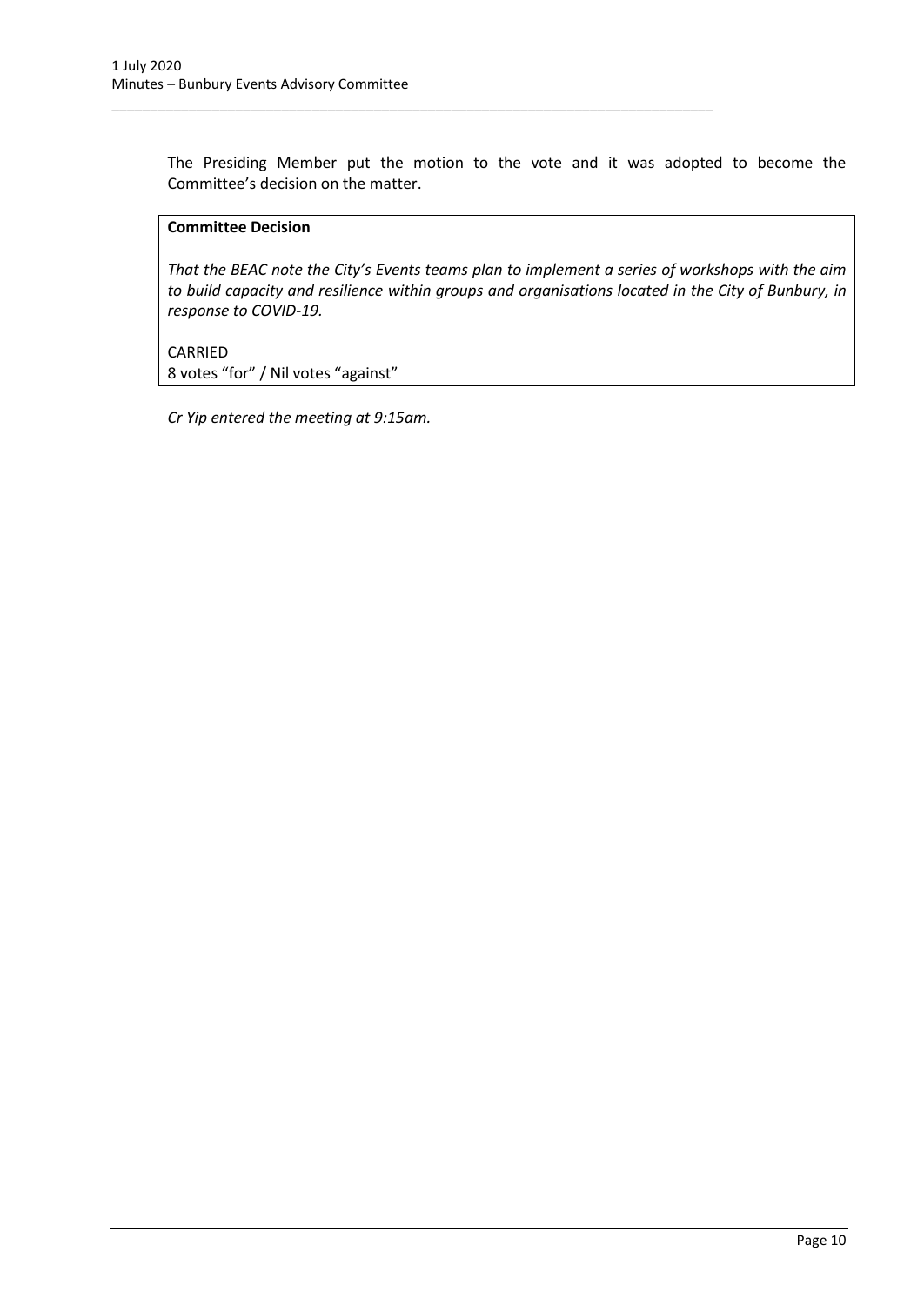#### <span id="page-13-0"></span>**10.3 Amendment to Terms of Reference for the Bunbury Events Advisory Committee**

\_\_\_\_\_\_\_\_\_\_\_\_\_\_\_\_\_\_\_\_\_\_\_\_\_\_\_\_\_\_\_\_\_\_\_\_\_\_\_\_\_\_\_\_\_\_\_\_\_\_\_\_\_\_\_\_\_\_\_\_\_\_\_\_\_\_\_\_\_\_\_\_\_\_\_\_\_\_

| <b>Applicant/Proponent:</b> | Internal                                                      |   |                             |
|-----------------------------|---------------------------------------------------------------|---|-----------------------------|
| <b>Responsible Officer:</b> | Juaini Taylor, Senior Events Officer                          |   |                             |
| <b>Responsible Manager:</b> | Kerry Shaw, A/Manager People and Place                        |   |                             |
| <b>Executive:</b>           | Gary Barbour, Director Sustainable Communities                |   |                             |
| <b>Authority/Discretion</b> | Advocacy                                                      | ⋉ | Review                      |
|                             | Executive/Strategic<br>⊠                                      |   | Quasi-Judicial              |
|                             | Legislative                                                   |   | <b>Information Purposes</b> |
| <b>Attachments:</b>         | Appendix 1: Proposed amended Bunbury Event Advisory Committee |   |                             |

#### **Summary**

The purpose of this report is to provide another opportunity for the BEAC to review the amended Terms of Reference of the Bunbury Events Advisory Committee, as the recent changes at the 11 March 2020 meeting, is not in line with the existing Grant Funding Program policy.

## **Executive Recommendation**

That the BEAC recommend that Council endorse the revised Terms of Reference for the Committee as **attached** at Appendix 1.

#### *Voting Requirement: Simple Majority*

#### **Strategic Relevance**

| Our City                                                                                                                             |
|--------------------------------------------------------------------------------------------------------------------------------------|
| Civic Leadership, partnerships and sound governance in delivering with<br>and for the community                                      |
| A highly engaged and involved community, working together on strategy<br>development and implementation                              |
| A skilled organisation, which exercises responsible asset stewardship,<br>sound financial management, and exemplary customer service |
|                                                                                                                                      |

#### **Regional Impact Statement**

The revised Terms of Reference for the BEAC will provide a clear direction for the Committee to build on its foundation of success and achieve greater social, economic and vibrancy for our region.

#### **Background**

On the 11 March 2020, the BEAC met and endorsed the Committees terms of reference with no changes apart from the committee's authorisation levels.

Upon submission of the BEAC's Terms of Reference report to council last month, the report was withdrawn to enable Council Officers and the BEAC another opportunity to review the Council's Grant Funding Program Policy concurrent with the terms of reference, to ensure consistency between the two (2) documents. The two (2) documents as it currently stands would create a conflict between the BEAC's Terms of Reference and the Grant Funding Program policy,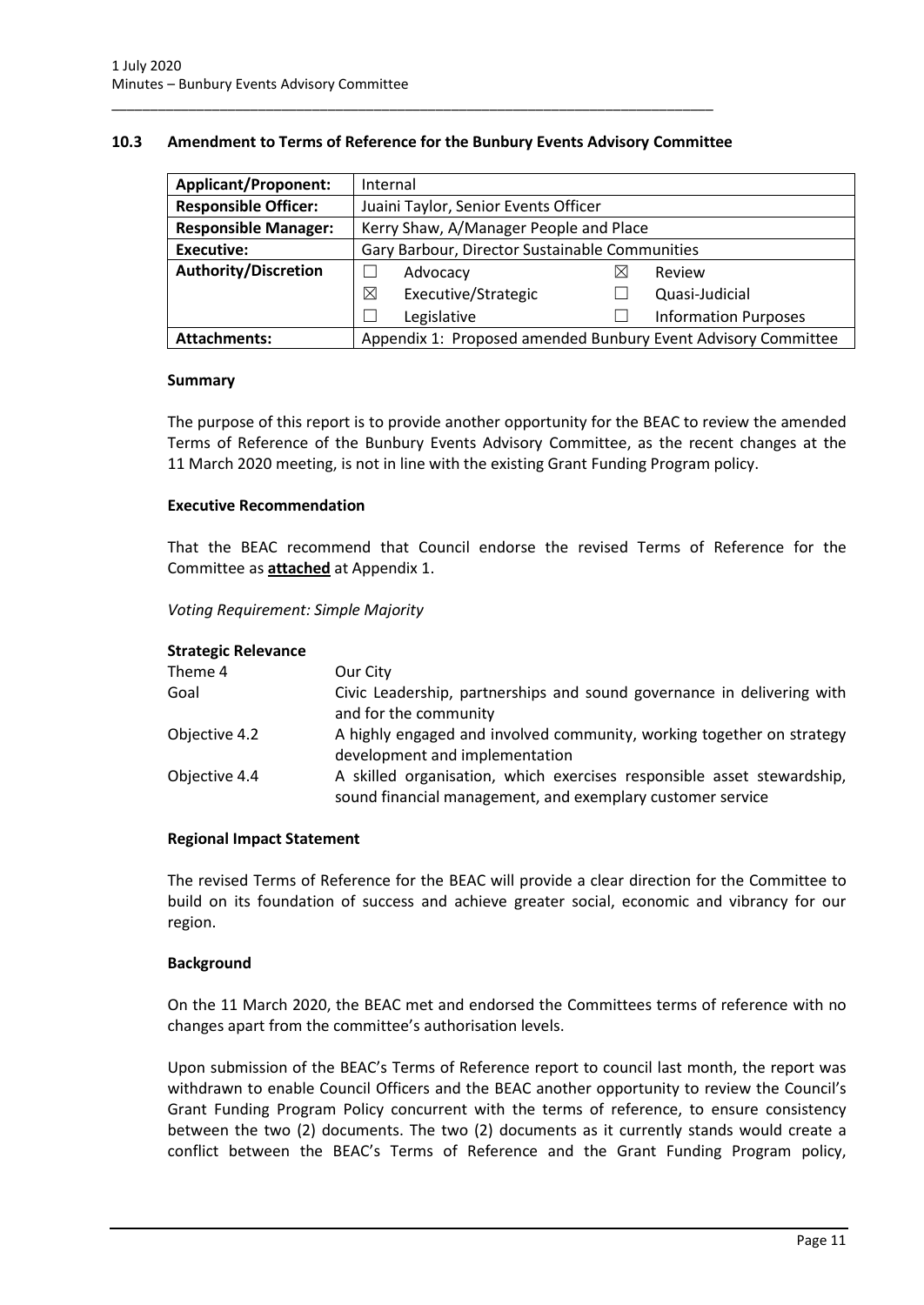specifically in relation to the authority for the allocation of funds to applicants under the terms of the Grant Funding Program Policy.

#### **Council Policy Compliance**

This report relates to the Grant Funding Program policy.

\_\_\_\_\_\_\_\_\_\_\_\_\_\_\_\_\_\_\_\_\_\_\_\_\_\_\_\_\_\_\_\_\_\_\_\_\_\_\_\_\_\_\_\_\_\_\_\_\_\_\_\_\_\_\_\_\_\_\_\_\_\_\_\_\_\_\_\_\_\_\_\_\_\_\_\_\_\_

Policy statement: To provide an equitable and transparent process when Council determines its financial support to individuals, community and sporting groups, and other legal entities.

#### **Legislative Compliance**

*Local Government Act 1995*

#### **Officer Comments**

By proposing the committee to make recommendations to the CEO regarding the allocation of funding, this will allow a quick turnaround of funding outcomes to applicants.

Should additional funds be required for the grant program or any other funding proposals received outside the funding round, then a recommendation will be referred to Council for a decision.

#### **Analysis of Financial and Budget Implications**

It has been clarified and confirmed, that an allocation/payment of funds from a budget that has been adopted is not a delegation, and therefore would be acceptable for a committee to make a recommendation to the CEO for endorsement of grant funding, so long as the Committees terms of reference and associated policy state as such.

#### **Community Consultation**

Not applicable.

#### **Councillor/Officer Consultation**

Advice sought from the Manager of Governance confirms that an allocation/payment of funds from a budget that has been adopted is not a delegation, and therefore would be acceptable for a committee to make a recommendation to the CEO for endorsement of grant funding, so long as the Committees terms of reference and associated policy state as such.

#### **Applicant Consultation**

Not applicable.

#### **Timeline: Council Decision Implementation**

Council will be asked to endorse the amended Terms of Reference as part of the next Council meeting on 21 July 2020.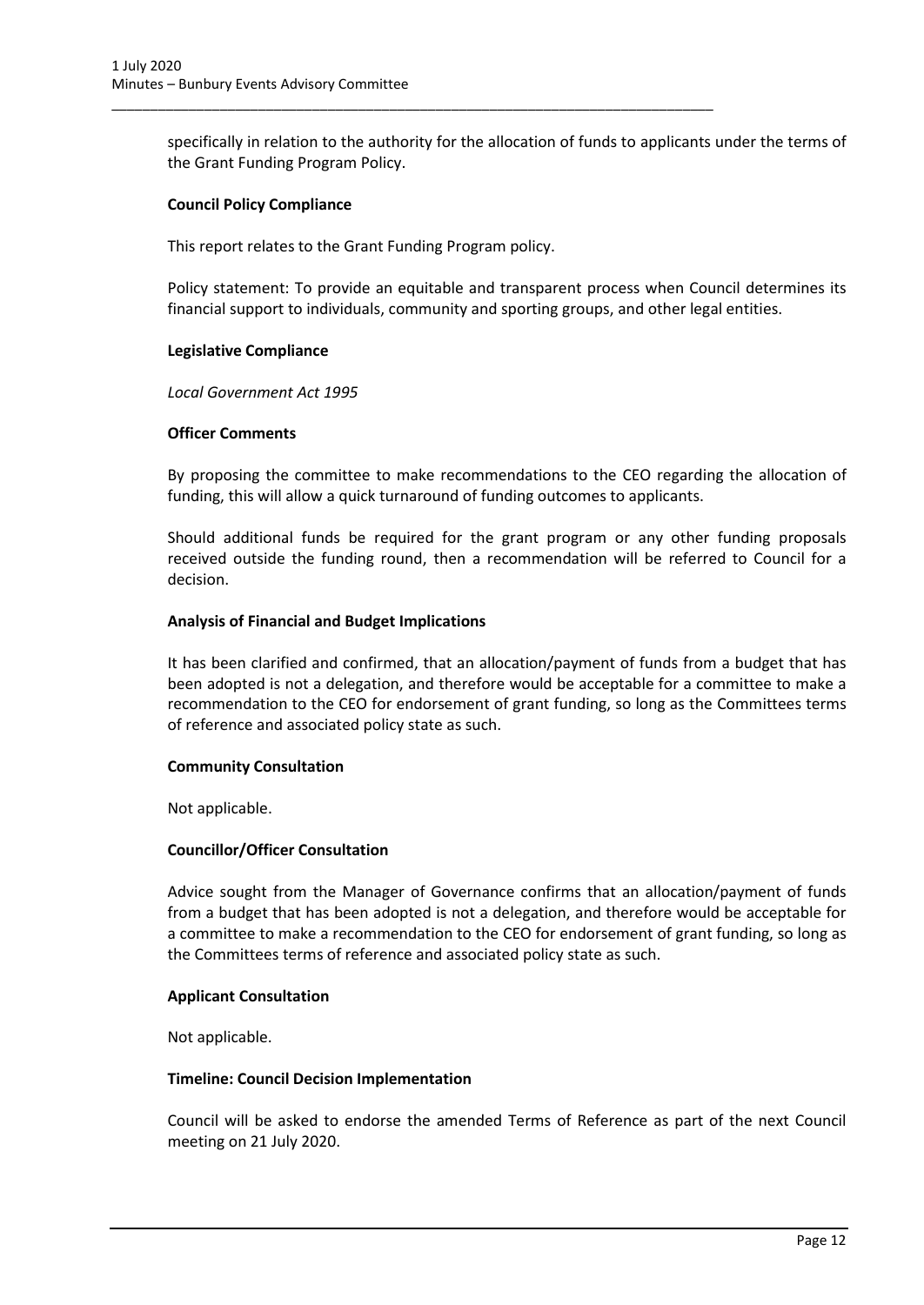## **Outcome of the Bunbury Events Advisory Committee held 1 July 2020**

\_\_\_\_\_\_\_\_\_\_\_\_\_\_\_\_\_\_\_\_\_\_\_\_\_\_\_\_\_\_\_\_\_\_\_\_\_\_\_\_\_\_\_\_\_\_\_\_\_\_\_\_\_\_\_\_\_\_\_\_\_\_\_\_\_\_\_\_\_\_\_\_\_\_\_\_\_\_

The recommendation was moved Peter Jago, seconded Cr Yip.

The Presiding Member put the motion to the vote and it was adopted to become the Committee's decision on the matter.

#### **Committee Decision**

*That the BEAC recommend that Council endorse the revised Terms of Reference for the Committee as attached at Appendix 1.*

CARRIED 9 votes "for" / Nil votes "against"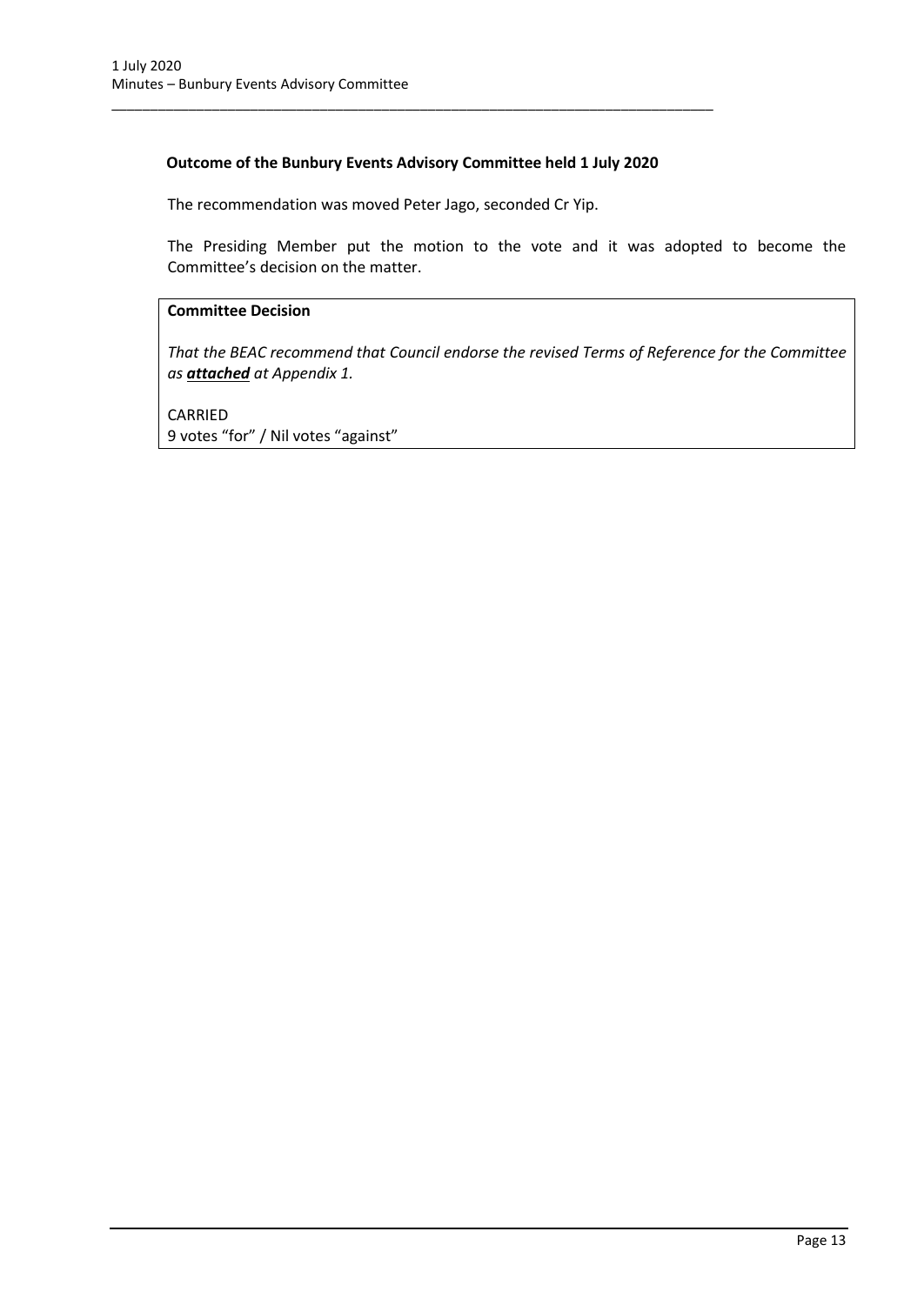#### <span id="page-16-0"></span>**10.4 Grant Funding Program Policy Review**

| <b>Applicant/Proponent:</b> | Internal                                          |  |                             |
|-----------------------------|---------------------------------------------------|--|-----------------------------|
| <b>Responsible Officer:</b> | Juaini Taylor, Senior Events Officer              |  |                             |
| <b>Responsible Manager:</b> | Kerry Shaw, A/Manager People and Place            |  |                             |
| Executive:                  | Gary Barbour, Director Sustainable Communities    |  |                             |
| <b>Authority/Discretion</b> | Advocacy                                          |  | Review                      |
|                             | ⊠<br>Executive/Strategic                          |  | Quasi-Judicial              |
|                             | Legislative                                       |  | <b>Information Purposes</b> |
| <b>Attachments:</b>         | Appendix 2: Proposed Grant Funding Program Policy |  |                             |

\_\_\_\_\_\_\_\_\_\_\_\_\_\_\_\_\_\_\_\_\_\_\_\_\_\_\_\_\_\_\_\_\_\_\_\_\_\_\_\_\_\_\_\_\_\_\_\_\_\_\_\_\_\_\_\_\_\_\_\_\_\_\_\_\_\_\_\_\_\_\_\_\_\_\_\_\_\_

#### **Summary**

The purpose of this report is for the Bunbury Events Advisory Committee (BEAC) to review the amended Grant Funding Program policy.

#### **Executive Recommendation**

That the BEAC recommend that Council endorse the revised Grant Funding Program policy, as **attached** at Appendix 2.

#### *Voting Requirement: Simple Majority*

## **Strategic Relevance**

| Theme 4       | Our City                                                                                                                             |
|---------------|--------------------------------------------------------------------------------------------------------------------------------------|
| Goal          | Civic Leadership, partnerships and sound governance in delivering with<br>and for the community                                      |
| Objective 4.2 | A highly engaged and involved community, working together on strategy<br>development and implementation                              |
| Objective 4.4 | A skilled organisation, which exercises responsible asset stewardship,<br>sound financial management, and exemplary customer service |

#### **Regional Impact Statement**

The revised Grant Funding Program policy for the BEAC will provide a clear direction for the Committee to build on its foundation of success and achieve greater social, economic and vibrancy for our region.

#### **Background**

The City of Bunbury provides funding for a range of programs, events and activities each year to enhance the community and economy. The grant programs aim to be thorough yet transparent and enable a range of quality and diverse projects to take place. Every proposal seeking funding from the City of Bunbury must complete a grant application.

The existing policy for the Grant Funding Program is updated each year to align with the funding guidelines, that are currently reviewed on an annual basis.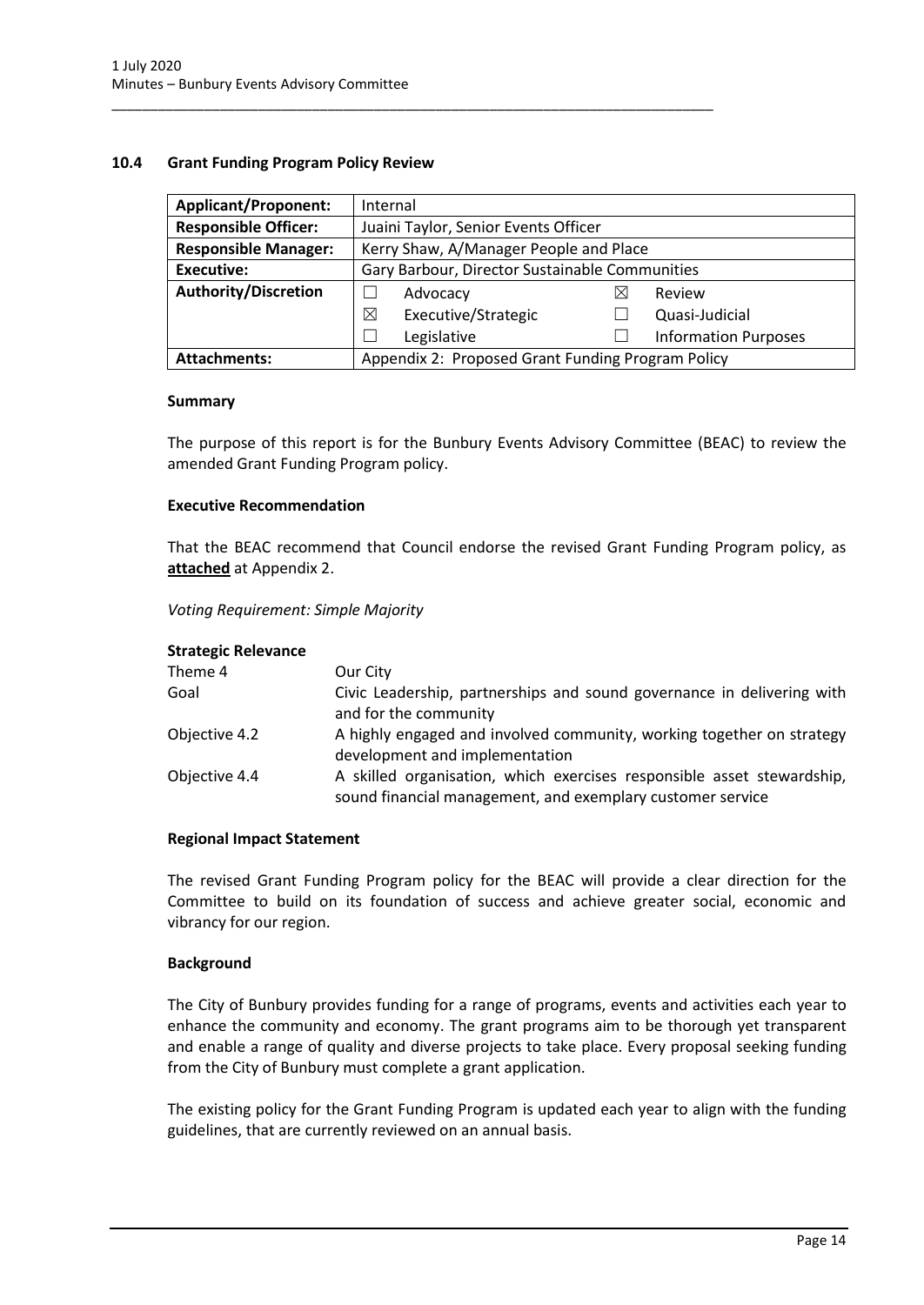#### **Council Policy Compliance**

This report relates to the Grant Funding Program policy.

\_\_\_\_\_\_\_\_\_\_\_\_\_\_\_\_\_\_\_\_\_\_\_\_\_\_\_\_\_\_\_\_\_\_\_\_\_\_\_\_\_\_\_\_\_\_\_\_\_\_\_\_\_\_\_\_\_\_\_\_\_\_\_\_\_\_\_\_\_\_\_\_\_\_\_\_\_\_

Policy statement: To provide an equitable and transparent process when Council determines its financial support to individuals, community and sporting groups, and other legal entities.

#### **Legislative Compliance**

*Local Government Act 1995*

#### **Officer Comments**

There are no major changes to the Grant Funding Program policy, apart from further information relating to the assessment of each funding category and the members that represent each panel, in addition to the role of the BEAC.

#### **Analysis of Financial and Budget Implications**

Each funding category assessment panel makes recommendations regarding the allocation of funding under the City's Grant Funding Policy to the Chief Executive Officer for implementation.

An allocation/payment of funds from a budget that has been adopted is not a delegation, and therefore would be acceptable for a committee to make a recommendation to the CEO for endorsement of grant funding, so long as the Committees terms of reference and associated policy state as such.

#### **Community Consultation**

Not applicable.

#### **Councillor/Officer Consultation**

This report seeks to brief the members of the Bunbury Events Advisory Committee, the proposed changes to the Grant Funding Program policy.

#### **Applicant Consultation**

Not applicable.

#### **Timeline: Council Decision Implementation**

Council will be asked to endorse the proposed changes to the Grant Funding Program policy as part of the next Council meeting on the 21 July 2020.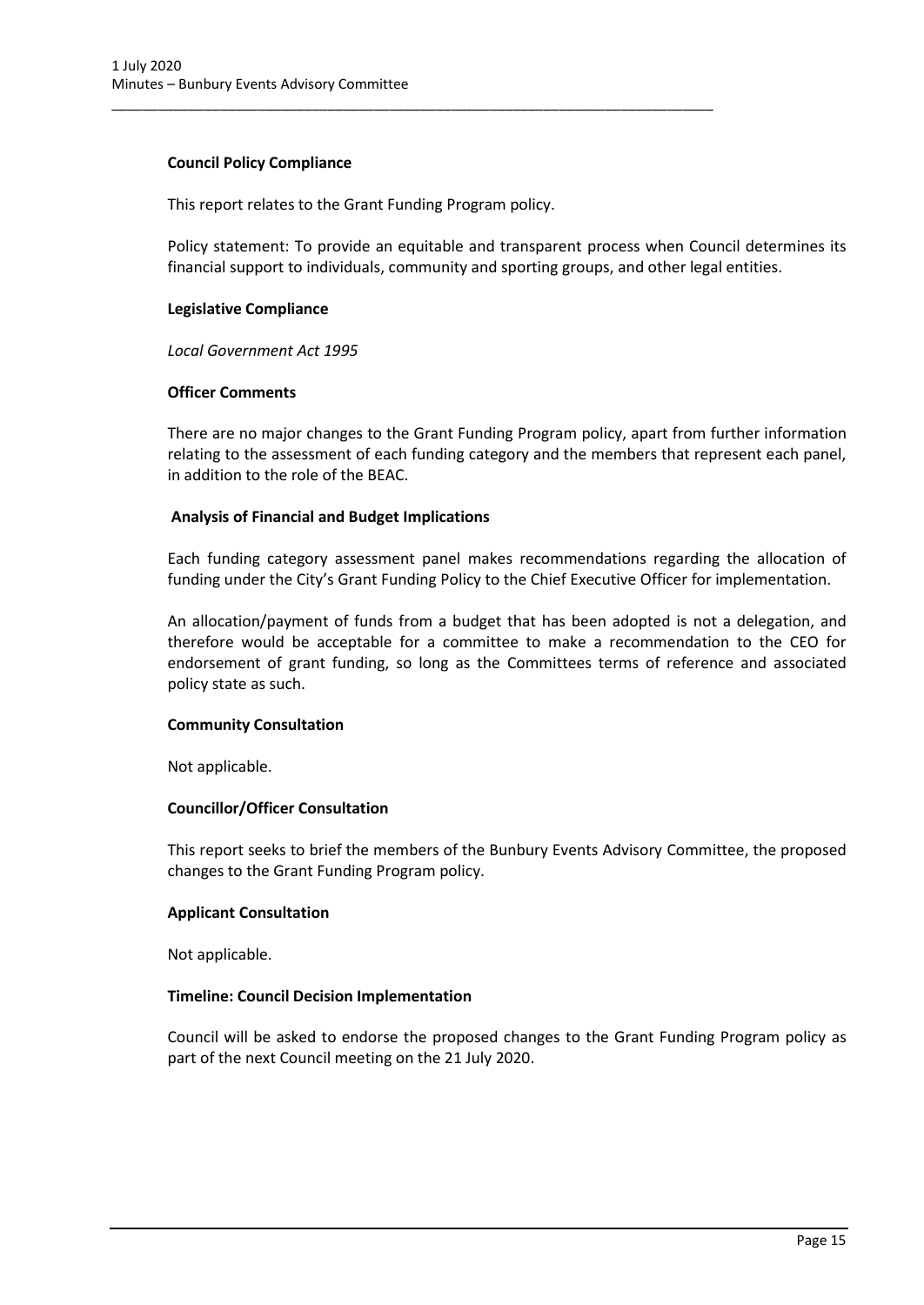## **Outcome of the Bunbury Events Advisory Committee held 1 July 2020**

\_\_\_\_\_\_\_\_\_\_\_\_\_\_\_\_\_\_\_\_\_\_\_\_\_\_\_\_\_\_\_\_\_\_\_\_\_\_\_\_\_\_\_\_\_\_\_\_\_\_\_\_\_\_\_\_\_\_\_\_\_\_\_\_\_\_\_\_\_\_\_\_\_\_\_\_\_\_

The recommendation was moved Cr Yip, seconded Cr Steele.

The Presiding Member put the motion to the vote and it was adopted to become the Committee's decision on the matter.

#### **Committee Decision**

*That the BEAC recommend that Council endorse the revised Grant Funding Program policy, as attached at Appendix 2.*

CARRIED

9 votes "for" / Nil votes "against"

*Kerry Shaw entered the meeting at 9:29am.*